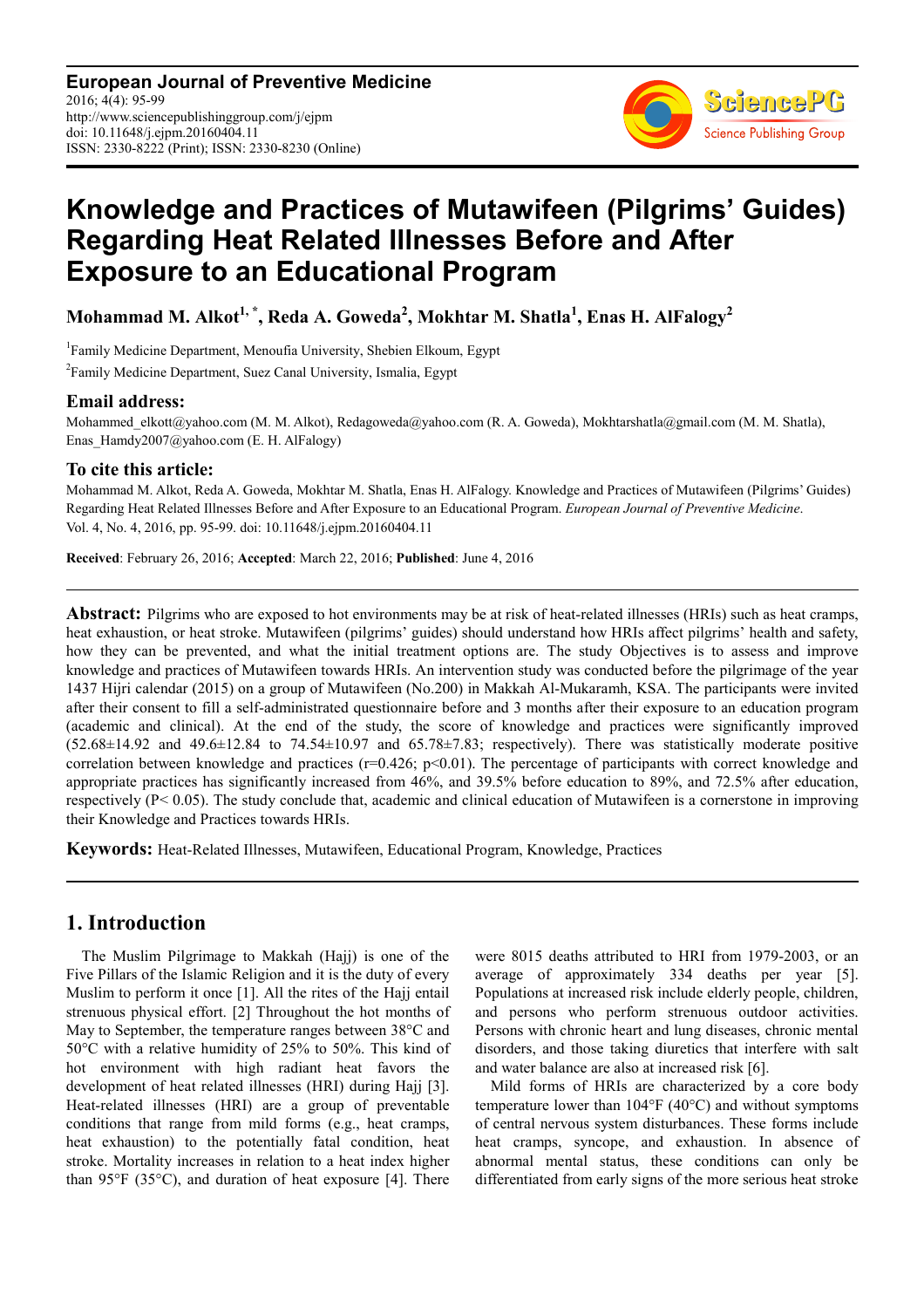by obtaining an accurate measure of core body temperature. A rectal temperature is considered the most reliable measurement because other alternatives, including oral, axillary, tympanic, and skin temperatures, are less accurate [7]. Patients with heat exhaustion should be moved to a shaded, cool environment, get their excess clothing removed, and placed in a supine position, preferably with their legs elevated, and fluids for rehydration [8].

Heat stroke is characterized by an elevated core body temperature of 104°F (40°C) or above, dry skin, and associated mental abnormalities [9]. It is a true emergency that requires immediate recognition and treatment. Treatment begins with stabilizing the patient's airway, breathing, and circulation (ABC guide). Cold water immersion is the treatment of choice when available. Applying ice packs or cold, wet towels to the head, neck, axilla, and groin is an alternative option in absence of cold water immersion [10]. Prevention of HRIs during heat exposure activities should include; identify older patients with chronic medical disease and other populations at risk, avoiding medications that can increase the risk of heat illness (e.g. antihypertensives, diuretics, and anticholinergics), gradual adjustment to heat, and sufficient fluids and electrolytes, and make cool facilities available during exposure [11]. Physicians can work with community leaders to provide the preventive services [12].

Mutawifeen are a group of guides to Muslim pilgrims that help them to perform their Hajj rites. They are also required to provide preventive and first aid measures for some common health problems during Hajj. Although HRIs are common health problems and sometimes fatal, there were a great shortage in studying knowledge and practices of Mutawifeen regarding this problem until now. The objectives of this study is to assess and improve knowledge and practices of Mutawifeen regarding HRIs.

## **2. Subjects and Methods**

An intervention study was conducted before the pilgrimage of the year 1437 Hijri calendar (2015) on a group of Mutawifeen (No.200) in Makkah Al-Mukaramh, KSA. The participants were invited after their consent to fill a selfadministrated questionnaire before and 3 months after their exposure to an education program (academic and clinical). An Arabic closed ended questionnaire was designed by the researchers to collect information about: 1. knowledge assessment regarding HRIs e.g.: Types, signs and symptoms, risk factors, preventive measures, first aids ….etc. 2. Practices including educating pilgrims on causes and preventive measures, early recognition, proper testing of temperature, rapid cooling measures, and other first aid practices. The same questionnaire was used as a pre and post-test, before and three months after conducting the education program. Pilot study was done before intervention on 20 (10% of the study population) to ensure validity and standardization, highlight problems with data collection. Mutawifeen were invited to participate in the study and respond to the questionnaire items after the aim and methods of the study were simply explained to obtain their consent. Analysis of the collected data was done to identify weaknesses/strengths in knowledge and practices of the participants. An education program was designed based on data analysis to emphasize on the weaknesses and augment the strengths. Participants were then invited to attend the education program. The program consists of academic preparation and clinical education about HRIs with special emphasis on prevention, population at risk, early signs and symptoms, discrimination between heat exhaustion and stroke, first aid measures….etc. The program was conducted as lectures; small and large group discussion and roleplaying. Photos, posters, pamphlets, data show and dummies were used as teaching aids. The program was evaluated three months later by post-test using the same pre-test questionnaire. Questions measuring knowledge with correct statement were scored (1) for correct answer and (0) for incorrect whereas other questions with wrong statement were scored as (0) for correct and [1] for incorrect while practices' questions were scored as (3) always, (2) usual, (1) rarely and (0) never. Cutoff point for good knowledge and appropriate practices was set at 60%.

# **3. Statistical Analysis**

The results were collected, tabulated and statistically analyzed by SPSS software program (Statistical Program for Social Science), Version 20. Quantitative data were expressed as mean and standard deviation. Qualitative data were expressed as numbers and percentages. To assess the differences in frequencies on the dichotomized qualitative variables (scored present or absent) Chi-Square test  $(\chi^2)$  was used with 5% level of significance. Correlation between knowledge and practices was done using Spearman's correlation test.

# **4. Results**

Total number of Mutawifeen who participated in this study was 200 and were tested for knowledge and practices before and after education. The most notable and disconcerting result of this study was the poor level of both knowledge and practices before education that have been significantly improved after education (52.68±14.92 and 49.6±12.84 before education, to  $74.54 \pm 10.97$  and  $65.78 \pm 7.83$  after education; respectively). The percentage of participants with correct knowledge and appropriate practices has significantly improved from 46% and 39.5% before education, to 89% and 72.5% after education; respectively (P< 0.05). Regarding knowledge, there was significant improvement in all parameters after exposure except for the initial management of HRI by rapid cooling measures (p value 0.444). (Table 1) Regarding practices, there was highly significantly improvement after exposure (Table 2). There was a moderate positive correlation between knowledge and practices after education ( $r=0.426$ ;  $p<0.01$ ).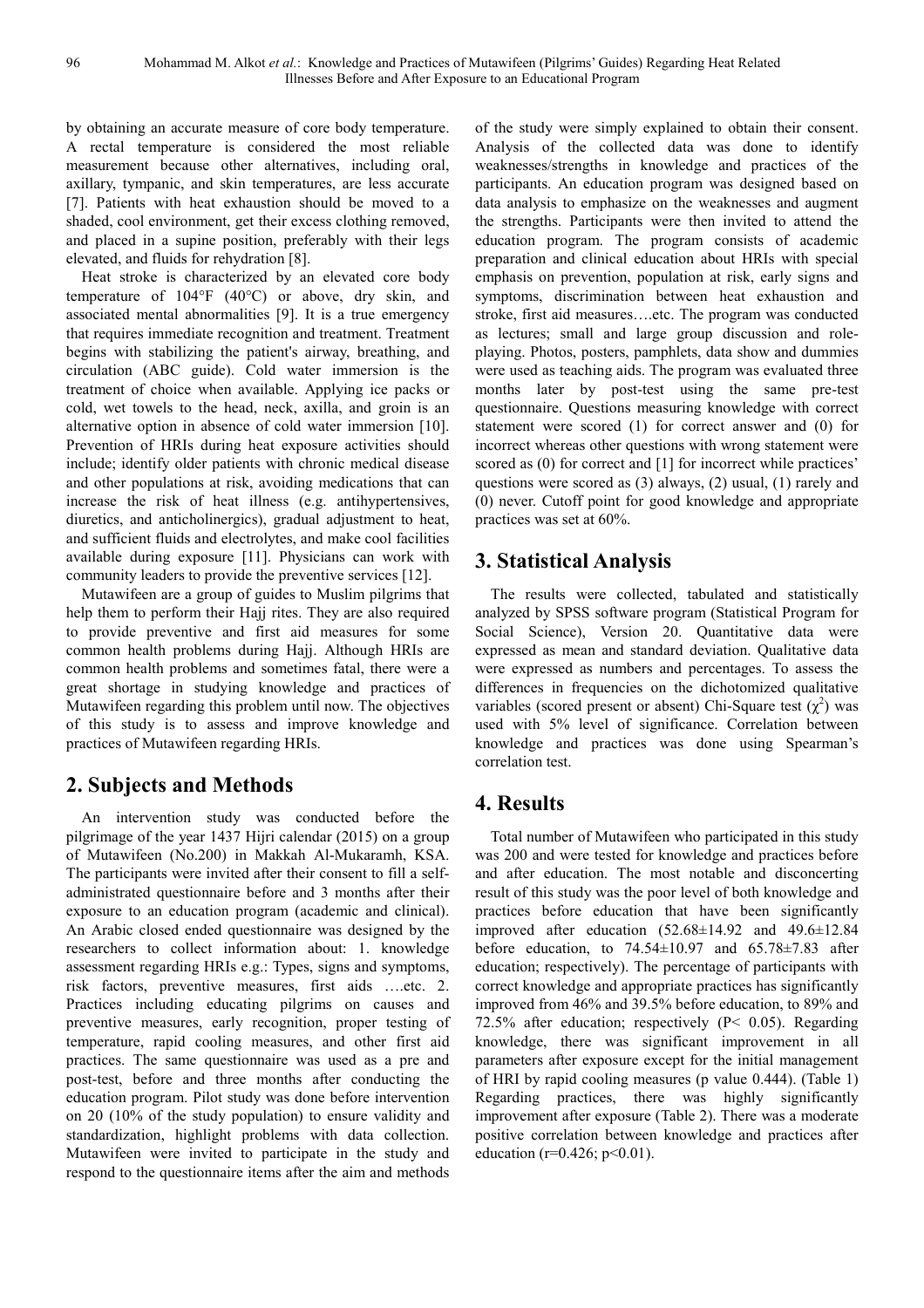| <b>Knowledge parameters</b>                                                                                                          | <b>Education</b>      |                        | P value |
|--------------------------------------------------------------------------------------------------------------------------------------|-----------------------|------------------------|---------|
|                                                                                                                                      | Pre-exposure (No.200) | Post-exposure (No.200) |         |
| Normal body temperature less than 37.5                                                                                               | $146(73.0\%)$         | $162(81.0\%)$          | 0.037   |
| Heat related illnesses might lead the pilgrim to a rapid loss of his life                                                            | $117(58.5\%)$         | 155(77.5%)             | 0.000   |
| All people from all age groups and health status are equally at the same level of risk of<br>developing heat related illnesses       | 69 (34.5%)            | $130(65.0\%)$          | 0.000   |
| There is only one clinical form of heat related illness                                                                              | 64 (32.0%)            | 141 $(70.5\%)$         | 0.000   |
| Muscle cramps in pilgrims could be due to heat related illnesses                                                                     | $96(48.0\%)$          | 157(78.5%)             | 0.000   |
| Nausea and vomiting could be due to heat related illness                                                                             | 67(33.5%)             | 135(67.5%)             | 0.000   |
| Fainting and collapse could be due to heat related illness                                                                           | 145(72.5%)            | $162(81.0\%)$          | 0.029   |
| Heat exhaustion is characterized by dry skin                                                                                         | 94 (47.0%)            | $132(66.0\%)$          | 0.000   |
| Heat exhaustion is characterized by temperature higher than 40 degrees                                                               | 74 (37.0%)            | $136(68.0\%)$          | 0.000   |
| Heat stroke is characterized by wet skin                                                                                             | 81 (40.5%)            | 139 (69.5%)            | 0.000   |
| Heat stroke is characterized by temperature higher than 40 degrees                                                                   | 88 (44.0%)            | 163(81.5%)             | 0.000   |
| When heat exhaustion is suspected, temperature could be assessed orally, axillary or<br>rectally                                     | $106(53.0\%)$         | $156(78.0\%)$          | 0.000   |
| Muscle relaxants are the essential treatment of muscle cramps rather than rest in a cool<br>place and drink fluids.                  | $114(57.0\%)$         | $134(67.0\%)$          | 0.025   |
| Heat exhaustion is managed by transfer of the pilgrim to a cool environment, drink<br>fluids, apply cool water or ice packs, fanning | $170(85.0\%)$         | $172(86.0\%)$          | 0.444   |
| Cool water and Ice packs are applied to the victim's head and feet to cool him rapidly                                               | $96(48.0\%)$          | 138 (69.0%)            | 0.000   |
| When heat stroke is suspected, you first transfer the victim to a cool environment then<br>ask for an ambulance                      | $77(38.5\%)$          | $152(76.0\%)$          | 0.000   |
| When heat stroke is suspected, you should follow the ABCD guide to manage the<br>victims condition                                   | $112(56.0\%)$         | 143 (71.5%)            | 0.001   |

*Table 1. Correct knowledge of Motawifeen regarding heat related illnesses before and after education.* 

*Table 2. Appropriate practices of Motawifeen regarding heat related illnesses before and after exposure to the education.* 

| <b>Practices parameters</b>                                                                                               | <b>Education</b>      |                        |         |
|---------------------------------------------------------------------------------------------------------------------------|-----------------------|------------------------|---------|
|                                                                                                                           | Pre-exposure (No.200) | Post-exposure (No.200) | P value |
| You educate pilgrims on causes of heat related disorders                                                                  | 135 (67.5%)           | 173 (86.5%)            | 0.000   |
| You educate pilgrims preventive measures to prevent heat related illness                                                  | 143 (71.5%)           | $182(91.0\%)$          | 0.000   |
| You educate pilgrims on early symptoms of heat related illness                                                            | $67(33.5\%)$          | 155 (77.5%)            | 0.000   |
| you review your group of pilgrims to identify those at risk for developing heat related<br>disorders (children, old ages) | 73 (36.5%)            | $164(82.0\%)$          | 0.000   |
| you provide them umbrellas and cold water bottles                                                                         | $28(14.0\%)$          | 38 (19.0%)             | 0.044   |
| You closely watch your group of pilgrims to early identify those at risk (e.g. walking<br>on sun without umbrellas)       | $62(31.0\%)$          | $102(51.0\%)$          | 0.000   |
| You consider those with cramps as having heat related illness                                                             | $56(28.0\%)$          | 99(49.5%)              | 0.000   |
| You test temperature rectally                                                                                             | $29(14.5\%)$          | 58 (29.0%)             | 0.000   |
| You transfer every pilgrim who faints to the nearby health station after immediate<br>first aids                          | 136 (68.0%)           | 195 (97.5%)            | 0.000   |



*Figure 1. Total scores percentage of good KNOWLEDGE and APPROPRIATE practices before and after education.* 

#### **5. Discussion**

Because HRIs occur frequently in environments similar to Pilgrimage, like athletic and military exercise settings, many other researchers have sought to reduce or prevent the mortalities related to this problem. A relation between HRIs mortalities and inappropriate practices and medical care has been suggested by previous researchers [13] and therefore served as the motive for this study. In the current study, there was significant improvement of knowledge and practices after exposure to the educational program. This improvement is due to conduction of a structured, both academic and clinical education which stressed on the weak areas of knowledge and practices that have been identified in the pre-education phase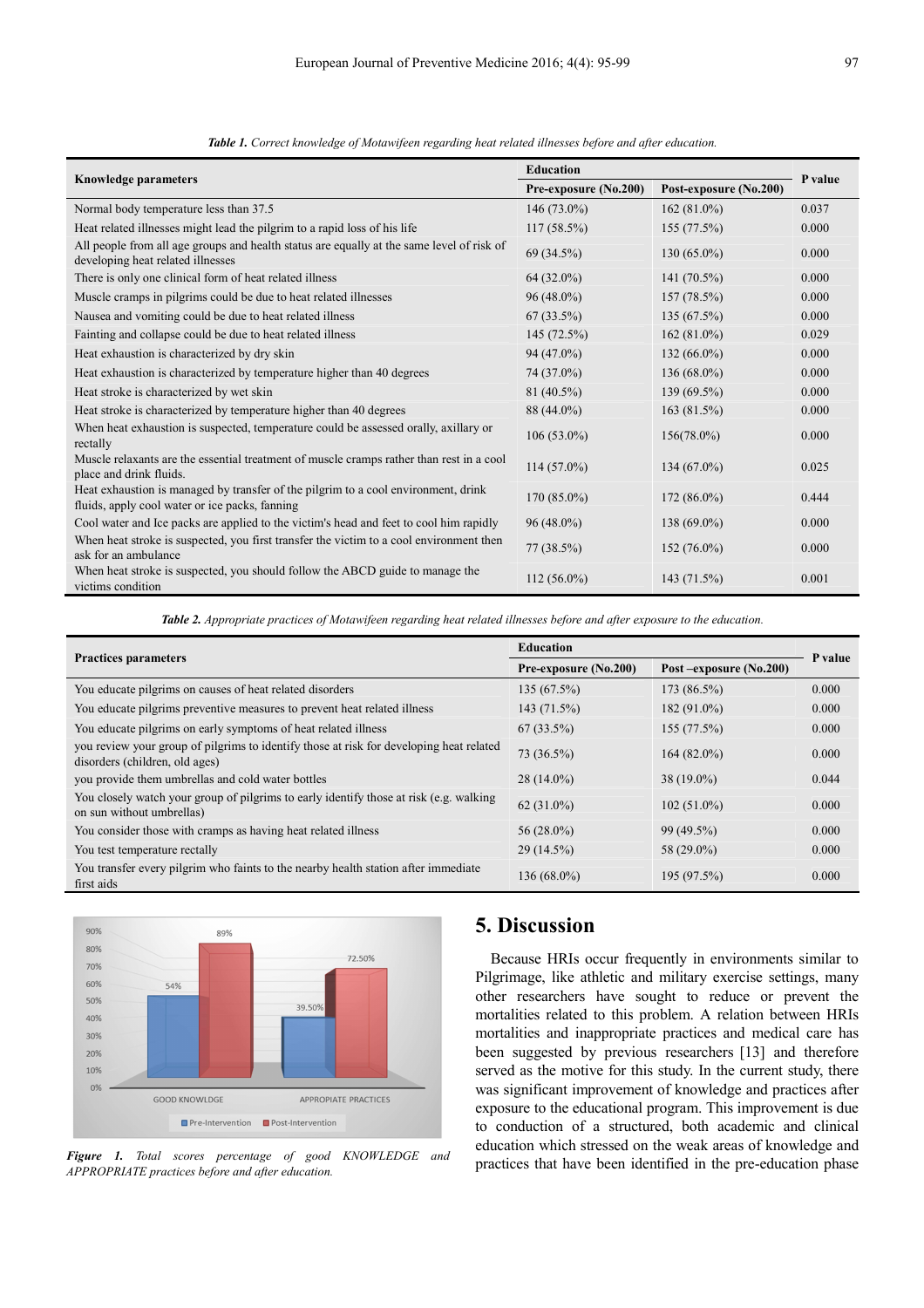of the study. Many other studies suggested the positive effect of educational program on improvement of knowledge and practices [14, 15, 16, 17, 18, 19]. There was overall poor level of practices before education. This is explained by lack of clinical education in the pre-education phase of the study. Lack of clinical education, skill expertise, lack of familiarity, confidence in abilities, [20] and practice style traits [21] have all been documented as influencing a medical professional's use of evidence-based practice. There was significant statistical improvement in practices after education. This is explained by the clinical component of the educational program which improved their level of competence and confidence with improved skills and familiarity with the clinical situation. Another explanation is the improved knowledge as this study showed a moderate positive correlation between knowledge and practices after education. This finding coincides with many studies which support the positive correlation between knowledge and practices [22, 23, 24, 25, 26, 27]. However, Mazerolle et al. [28], found a gap between knowledge and practices where they studied a group of athletic trainers who showed that, although 77.1% of trainers had read the latest National Athletic Trainers' Association( NATA) [29] position statement on exertional HRIs and could correctly identify the most valid temperature assessment devices and treatment options, many were not following these recommended guidelines, a finding comparable with the results generated by the pilot study of Dombek et al. [13].

Although the study showed post-education improvement in all aspects of practices, still there were inappropriate practices after education especially as regard using thermometers other than the rectal thermometer for testing core body temperature. This might be explained by lack of the equipment of rectal thermometers, and cultural factors as they might consider testing temperature through the pilgrim's rectum breaches the pilgrim's dignity. They might prefer to delegate this role to professional health care workers after transfer to health stations. This coincides with a study by Mazerolle et al., where less than one-fifth of athletic trainers used rectal thermometers to assess core body temperature, and only one-half used cold-water immersion to treat exertional heat stroke.

## **6. Conclusion**

Academic and clinical education of Mutawifeen improves their knowledge and practices regarding HRIs during Hajj. There was an association between knowledge and practices, where the improved knowledge was accompanied by improved practices.

# **Recommendation**

Clinical education should be an integral part of educating Mutawifeen as regard HRIs and other Hajj related medical problems. Continuous education is recommended to maintain the gain and for continuous improvement.

# **Limitations of the Study**

-This is an initial attempt to assess HRIs knowledge and practices among Mutawifeen

-Lack of direct observation of their practices in the field of pilgrimage because of the overcrowdings and the nature of the Hajj rituals; rather, using a self-administered questionnaire for the feasibility of study. Larger studies are needed to include a larger sample, and in situ observation of their practices.

# **References**

- [1] El Halawani A W. Heat illness during the Mecca pilgrimage. WHO Chronicle 1964; 18: 283 8.
- [2] Sardar Z. The Spiritual and Physical Dimensions of HAJJ: In Hajj studies Vol I. Sardar Z and Badawi M A Z (eds) Croom Helm. London, p 28, 1978.
- [3] Khogali M and Alkhawashki M I. Heat stroke during the Makkah pilgrimage (Hajj). Saudi Medical Journal 1981; 2: 85-93.
- [4] JONATHAN A. BECKER, MD and LYNSEY K. STEWART, MD, University of Louisville, Louisville, Kentucky. Heat-Related Illness. Am Fam Physician. 2011 Jun 1; 83(11): 1325- 1330.
- [5] Centers for Disease Control and Prevention. Extreme Heat: A Prevention Guide to Promote Your Personal Health and Safety. Reviewed May 31, 2012. Available athttp://emergency.cdc.gov/disasters/extremeheat/heat\_guide.a sp. Accessed: May 1, 2015.
- [6] Glazer JL. Management of heatstroke and heat exhaustion. Am Fam Physician. 2005; 71(11): 2133–2140.
- [7] Casa DJ, McDermott BP, Lee EC, Yeargin SW, Armstrong LE, Maresh CM. Cold water immersion: the gold standard for exertional heatstroke treatment. Exerc Sport Sci Rev. 2007; 35(3): 141–149.
- [8] Armstrong LE, Casa DJ, Millard-Stafford M, Moran DS, Pyne SW, Roberts WO; American College of Sports Medicine. American College of Sports Medicine position stand. Exertional heat illness during training and competition. Med Sci Sports Exerc. 2007; 39(3): 556–572.
- [9] Bouchama A, Knochel JP. Heat stroke. N Engl J Med. 2002; 346(25): 1978–1988.
- [10] Bytomski JR, Squire DL. Heat illness in children. Curr Sports Med Rep. 2003; 2(6): 320–324.
- [11] Lipman, GS; Eifling, KP; Ellis, MA; Gaudio, FG; Otten, EM; Grissom, CK; Wilderness Medical, Society (December 2013). "Wilderness Medical Society practice guidelines for the prevention and treatment of heat-related illness." Wilderness & environmental medicine 24 (4): 351–61.
- [12] Centers for Disease Control and Prevention (CDC). Heatrelated deaths—four states, July–August 2001, and United States, 1979–1999. MMWR Morb Mortal Wkly Rep. 2002; 51(26): 567–570.